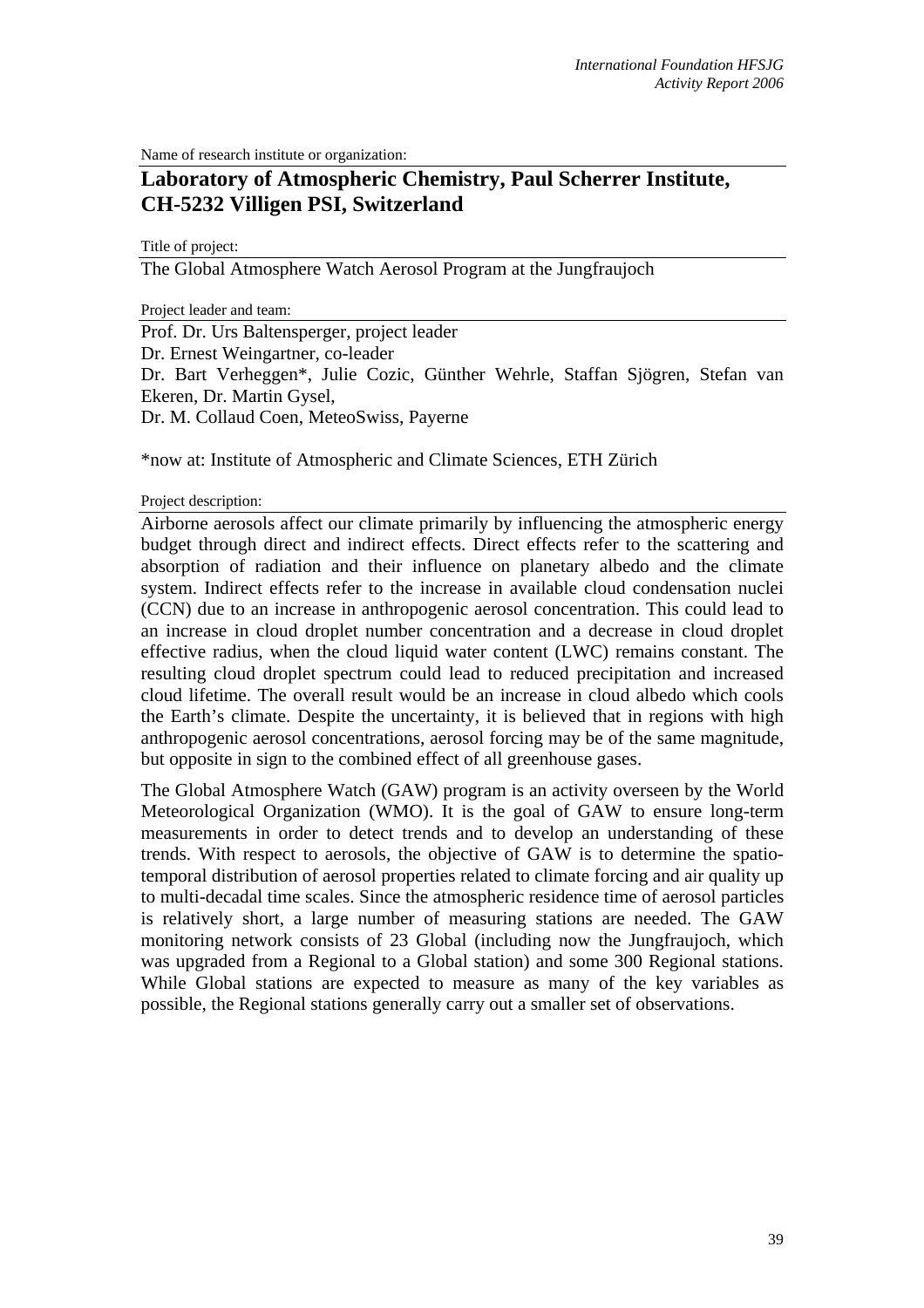The Jungfraujoch aerosol program is among the most complete ones worldwide. The current GAW instrumentation that is continuously run at the Jungfraujoch consists of

- CPC (TSI 3010) Particle number density (particle diameter  $D_p > 10$  nm)
- Nephelometer (TSI 3563) Scattering coefficient at various wavelengths
- Aethalometer (AE-31) Absorption coefficient at various wavelengths;
- black carbon (BC) concentration • MAAP Absorption coefficient; black carbon (BC) conc. Filter packs Aerosol major ionic composition (PM1 and TSP)
- Betameter and HiVol Aerosol mass (PM1 and TSP)

For these measurements, ambient air is sampled via a heated inlet  $(25 \degree C)$ , designed to prevent ice build-up and to evaporate cloud particles at an early stage, ensuring that the cloud condensation nuclei and/or ice nuclei are also sampled. This is called the *total* inlet.

In warm months, the site is influenced by injection of planetary boundary layer air into the free troposphere during sunny afternoons due to thermal convection, while in winter it is usually in the undisturbed free troposphere. This causes the concentration of pollutants, including the aerosol loading, to be higher in summer than in winter (see Figure 1).



*Figure 1. Long-term measurements of the light scattering coefficient (at 550 nm).* 

This data set was used to analyze the long-term trend of aerosol optical measurements at the Jungfraujoch (Collaud Coen *et al*., submitted to J. Geophys. Res.). Since the aerosol variables are approximately lognormally distributed, the seasonal Kendall test and Sen's slope estimator were applied as non-parametric methods to detect the longterm trends for each month. The yearly trend was estimated by a least-mean square fit. The most significant trend is the increase  $(4-7\% \text{ yr}^{-1})$  in light scattering coefficients during the September to December period. The light absorption and backscattering coefficients and the aerosol number concentration also show a positive trend during this time of the year. This increase of the extensive aerosol properties during autumn can tentatively be related either to the general temperature increase over Europe, which lengthens the period when the influence of the PBL is preponderant and increases the injection of PBL air masses into the lower FT over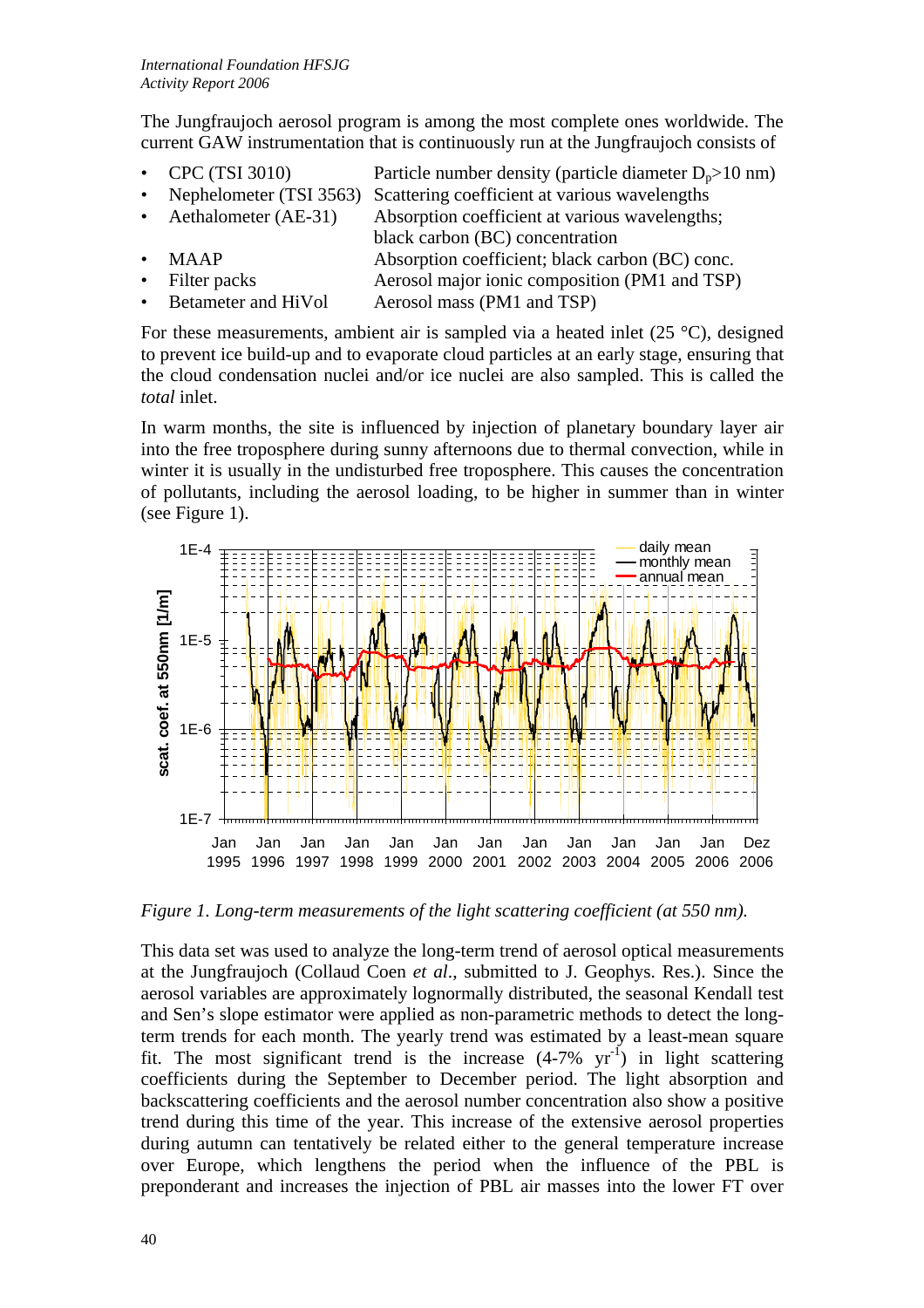large regions, or to long-range transport from areas with growing economy and increasing air pollution. The hemispheric backscattering fraction and the scattering exponent show an increase in size of small particles during most of the year, whereas the size of large particles remains constant. Generally the summer months at the Jungfraujoch, which are strongly influenced by planetary boundary layer air masses, do not show any long-term trend.

The fifth Cloud and Aerosol Characterization Experiment (CLACE 5) took place in February/March, 2006, with participation from different research groups. During this campaign, additional instrumentation was employed to characterize the aerosol size distribution (Scanning Mobility Particle Sizer, SMPS; Optical Particle Counter, OPC). The Max Plank Institute in Mainz (MPI) operated two Aerodyne Aerosol Mass Spectrometers (AMS) to measure the size segregated chemical composition. New in comparison with previous CLACE campaigns were the employment of an ice nucleus counter and an ATOF-MS for single particle analysis of ice nuclei by ETH Zürich.

Two additional inlets were used for these instruments: An *interstitial* inlet operated with a PM2 cyclone impactor removed all cloud particles from the ambient air. Within a cloud the sampled air thus represents the interstitial (or unactivated) aerosol fraction. In addition, the Institute for Tropospheric Research (IfT) operated a Counterflow Virtual Impactor (CVI) (Mertes *et al*., submitted to Environ. Sci. Technol.). The CVI was part of a new prototype sampling system (Ice-CVI) that allows for the separation of small ice particles from large ice crystals, cloud droplets and interstitial aerosol particles. The extracted ice particles are dried airborne in the system and the remaining residual particles which correspond to the former ice nuclei were analyzed with a variety of different instruments.

Differencing the response downstream of the different inlets provides insight in the fractionation of aerosol particles between the cloud phase and the interstitial phase. The activated fraction is defined as the fraction of the total particle number  $(D_n > 100 \text{ nm})$  that is activated into cloud droplets (obtained from total minus interstitial). Based on more than 900 hours of in-cloud measurements from winter and summer 2004 and winter 2005, this activated fraction has been related to several environmental factors such as liquid water content, number concentration of particles, temperature, and ice mass fraction of the cloud. These analyses revealed that the black carbon (BC) component of the ambient aerosol is activated into cloud droplets to the same extent as the bulk aerosol. Such a behaviour is not expected for freshly emitted soot particles because they have a hydrophobic nature. The soot particles on the Jungfraujoch experienced aging processes which transformed them into an internally mixed hygroscopic aerosol (Cozic *et al*., 2006).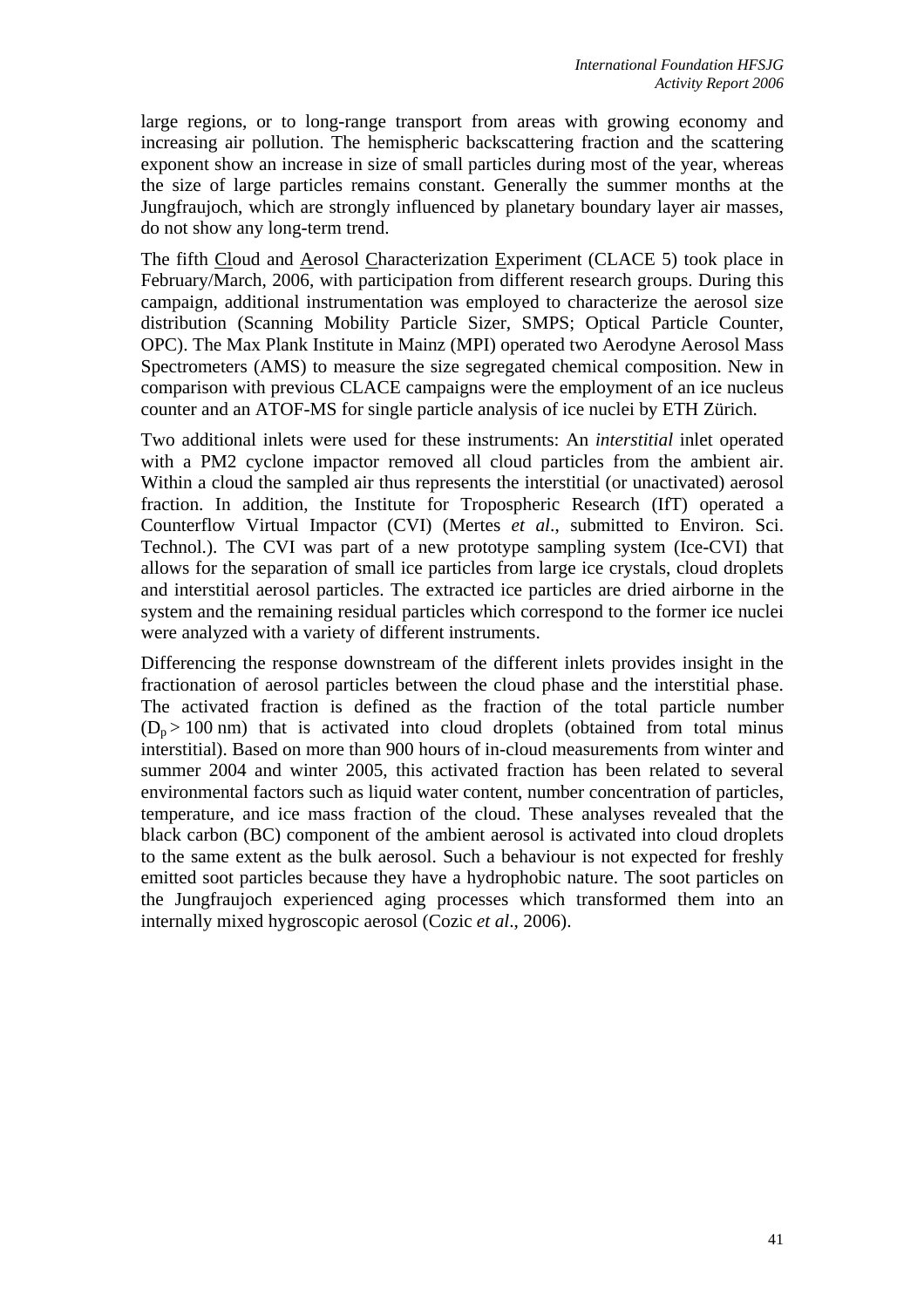During wintertime this activated fraction is generally low (below 20%), because the presence of ice crystals causes liquid droplets to evaporate, thus transforming cloud droplets back into interstitial aerosol particles, as described by the Wegener-Bergeron-Findeisen process. When the cloud exists almost exclusively of liquid droplets (i.e. ice mass fraction approaching zero), the activated fraction increases to similar values as those encountered in summer (approximately 50%) (Verheggen *et al*., submitted to J. Geophys. Res.). This is shown in Figure 2.



*Figure 2. Activated fraction of particles as a function of ice mass fraction in the cloud. Circles denote the average, while horizontal stripes denote the 25 and 75 percentile values.* 

A similar analysis was performed for the partitioning of the black carbon (BC) mass concentration in mixed phase clouds. The BC mass concentration experiences a similar trend as the one observed for the bulk aerosol at low and intermediate ice mass fractions (Figure 2). A significant difference is found for the scavenged BC fraction at high ice mass fraction: The scavenged BC fraction is  $\sim$ 10% at ice mass fractions > 0.9 whereas the scavenged fraction of the bulk aerosol volume decreases to near-zero (see Figure 2). This indicates that the BC mass concentration is enriched in the ice phase compared to the bulk aerosol. This hypothesis is corroborated by the comparison of the BC mass fraction measured in the ice residuals with the BC mass fraction in the bulk aerosol (Figure 3). The fact that most points are located above the 1:1 line indicates that BC containing particles are enriched in the ice residuals (Cozic *et al*., manuscript in preparation). This result is highly important for climate modeling since BC has a predominately anthropogenic origin.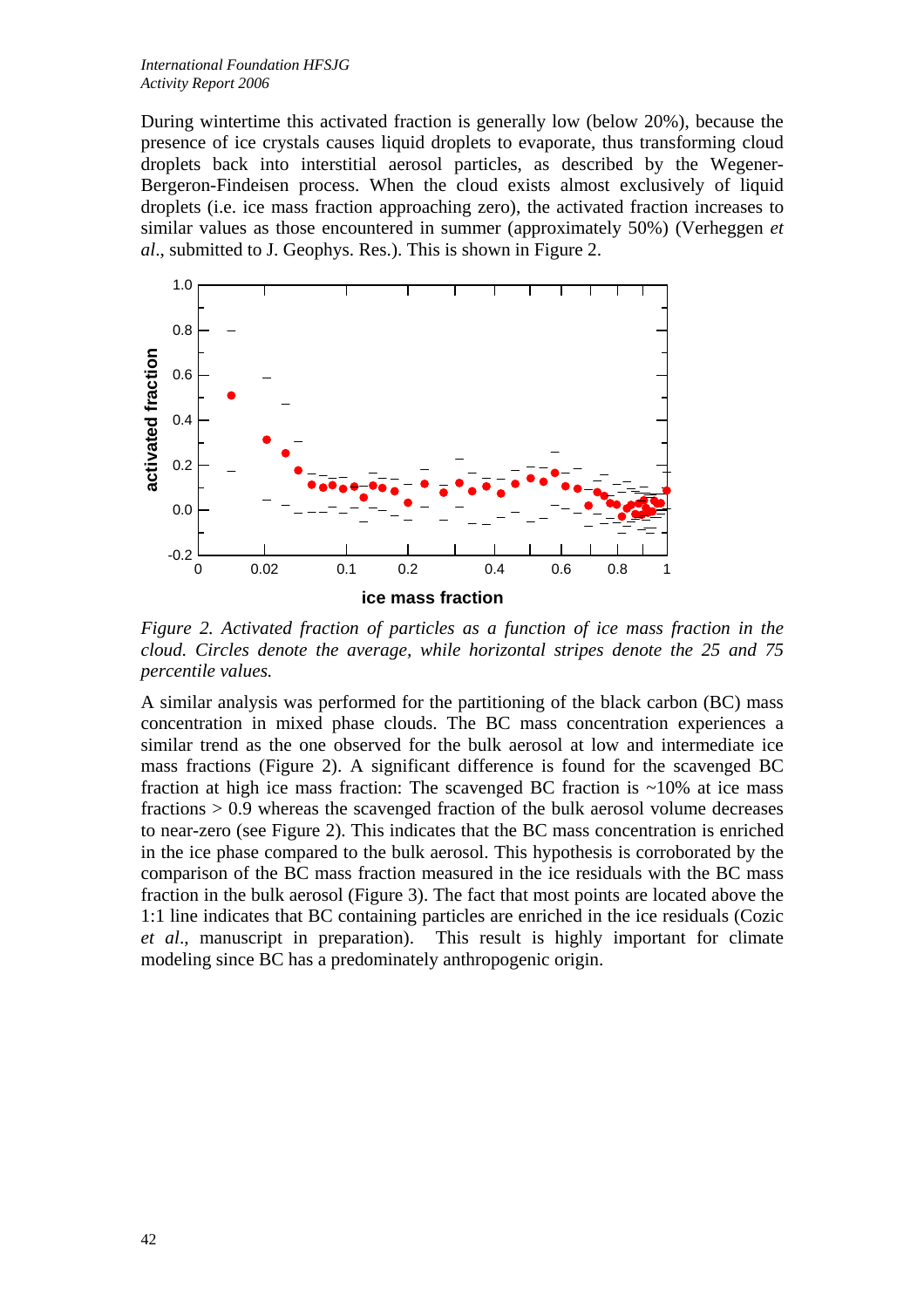

*Figure 3. Simultaneously measured BC mass fraction for ice residuals and for the bulk aerosol. The BC mass fraction is defined as the ratio of the particle BC mass concentration to total aerosol mass concentration.* 

Incorporation of the observed relation between number of ice crystals, particle number concentration and ice mass fraction into a global climate model suggests that the Wegener-Bergeron-Findeisen mechanism may have a dampening effect on the indirect effect of aerosols on climate (Weingartner *et al*. (2006), submitted).

Key words:

Atmospheric aerosol particles, aerosol-cloud interactions, aerosol climatic effects, radiative forcing, cloud condensation nuclei, hygroscopic growth, particle nucleation

Internet data bases: http://www.psi.ch/gaw http://www.psi.ch/lac http://aerosolforschung.web.psi.ch http://www.meteoschweiz.ch/web/en/climate/global\_climate\_monitoring/GAW\_CH\_ Allg/GAW-aerosol.html

Collaborating partners/networks:

Dr. P. Viatte, MeteoSwiss, Payerne

Dr. C. Hüglin and Dr. S. Reimann, EMPA, Dübendorf

Prof. H. Burtscher, Institut für Sensoren und Signale der Fachhochschule Aargau (FHA), Windisch

Prof. U. Lohmann and Prof. T. Peter, Institute for Atmospheric and Climate Science, ETH Zürich

Prof. J. Heintzenberg, Institut für Troposphärenforschung, Leipzig, Germany

Dr. A. Petzold, Institute of Atmospheric Physics, DLR Oberpfaffenhofen, Germany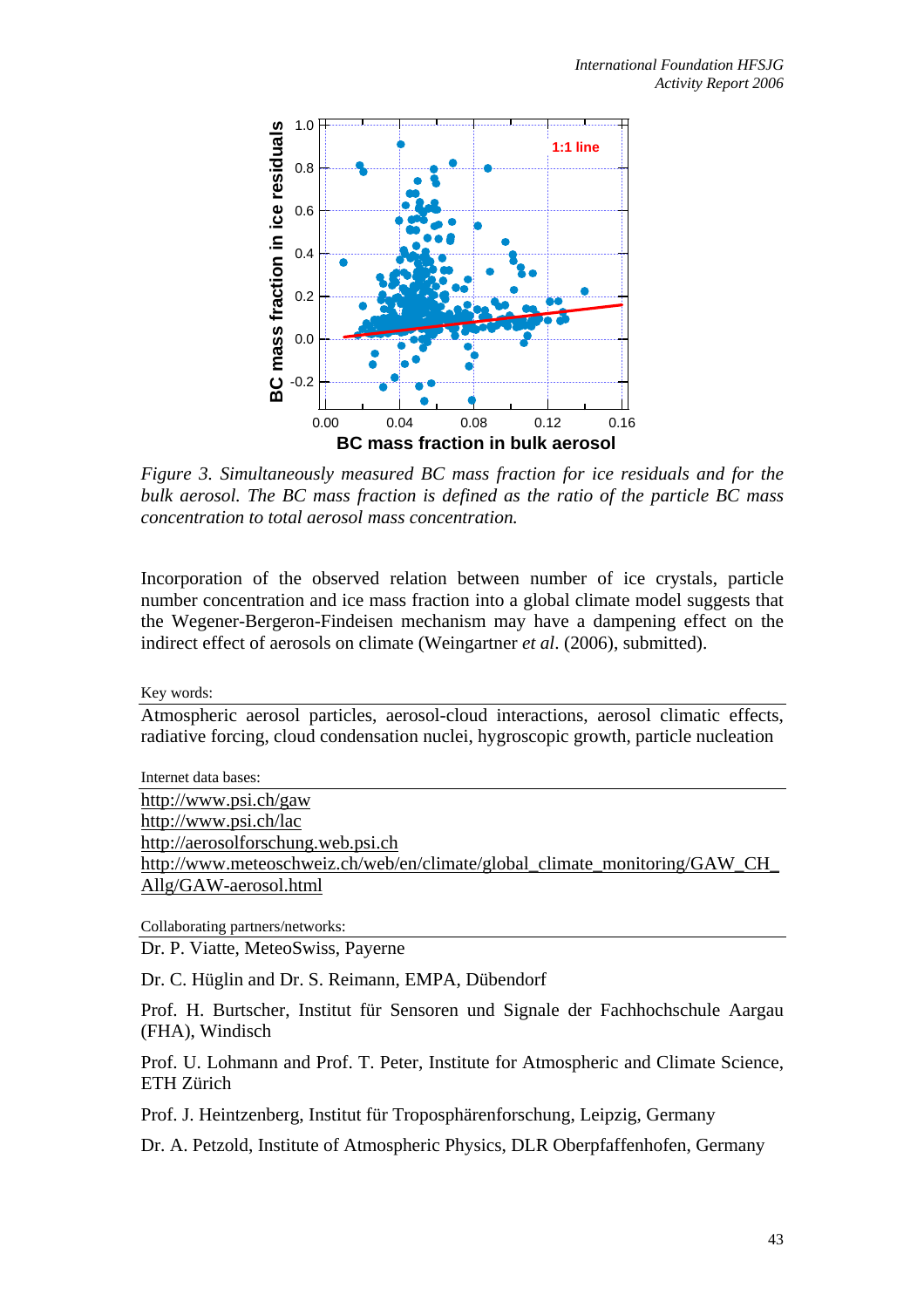Prof. H. Coe and Prof. T. Choularton, School of Earth, Atmospheric and Environmental Sciences (SEAES), University of Manchester, Manchester, England

Dr. J. Schneider and Prof. S. Borrmann, University of Mainz, Particle Chemistry Department, Mainz, Germany

Prof. S. Weinbruch, Universität Darmstadt, Institut für Mineralogie, Darmstadt, Germany

Prof. M. Kulmala, Department of Physics, University of Helsinki, Helsinki, Finland

Dr. E. Fries, J. W. Goethe University, Institute for Atmosphere and Environment, Frankfurt, Germany

Scientific publications and public outreach 2006:

## **Refereed journal articles**

Cozic, J., B. Verheggen, S. Mertes, P. Connolly, K. N. Bower, A. Petzold, U. Baltensperger, and E. Weingartner, Scavenging of black carbon in mixed phase clouds at the high alpine site Jungfraujoch, *Atmos. Chem. Phys. Discuss.*, *6*, 11877– 11912 (2006).

## **Conference papers**

Baltensperger, U. and E. Weingartner, *Climate relevant aerosol research at the high*  altitude research station Jungfraujoch, Switzerland, Proc. 75<sup>th</sup> Anniversary of the High Altitude Research Station Jungfraujoch, Interlaken, Switzerland, September 11- 14 (2006).

Collaud Coen M., E. Weingartner, S. Nyeki, U. Baltensperger, *Long-term trend analysis of aerosol parameters at the Jungfraujoch*, Proc. 4-8 April 2006, EGU 2006, Vienna, Austria, April 4-8 (2006).

Collaud Coen M., E. Weingartner, U. Baltensperger, *Missing effects between the planetary boundary layer and the lower free troposphere detected by the measurement of aerosol parameters at the Jungfraujoch*, Proc. 8<sup>th</sup> International Congress on Aerobiology, Neuchâtel, Switzerland, August 21-25 (2006).

Collaud Coen M., E. Weingartner, S. Nyeki, U. Baltensperger, *Variability and longterm trends of aerosol parameters at the Jungfraujoch*, Proc. 75<sup>th</sup> Anniversary of the High Altitude Research Station Jungfraujoch, Interlaken, Switzerland, September 11- 14 (2006).

Collaud Coen M., E. Weingartner, D. Schaub, C. Hueglin and U. Baltensperger, *Saharan dust events at the Jungfraujoch: a new detection method and a five-year*   $climator$ , Proc.  $75<sup>th</sup>$  Anniversary of the High Altitude Research Station Jungfraujoch, Interlaken, Switzerland, September 11-14 (2006).

Cozic, J., *The fate of black carbon in the atmosphere: Its incorporation into cloud droplets and ice crystals*, Proc. ASEFI 2006, Arcachon, France, October (2006).

Cozic, J., B. Verheggen, U. Baltensperger, E. Weingartner, *The fate of black carbon in the atmosphere: Rapid removal by wet deposition after aging, Proc.*10<sup>th</sup> ETH-Conference on Combustion Generated Nanoparticles, Zürich, Switzerland, August 12-15, (2006).

Cozic, J., B. Verheggen, S. Mertes, P. Connolly, K. Bower, A. Petzold, U. Baltensperger, E. Weingartner, *Black carbon contribution to the aerosol phase and its scavenged fraction in mixed phase clouds at the high alpine site Jungfraujoch (3580m*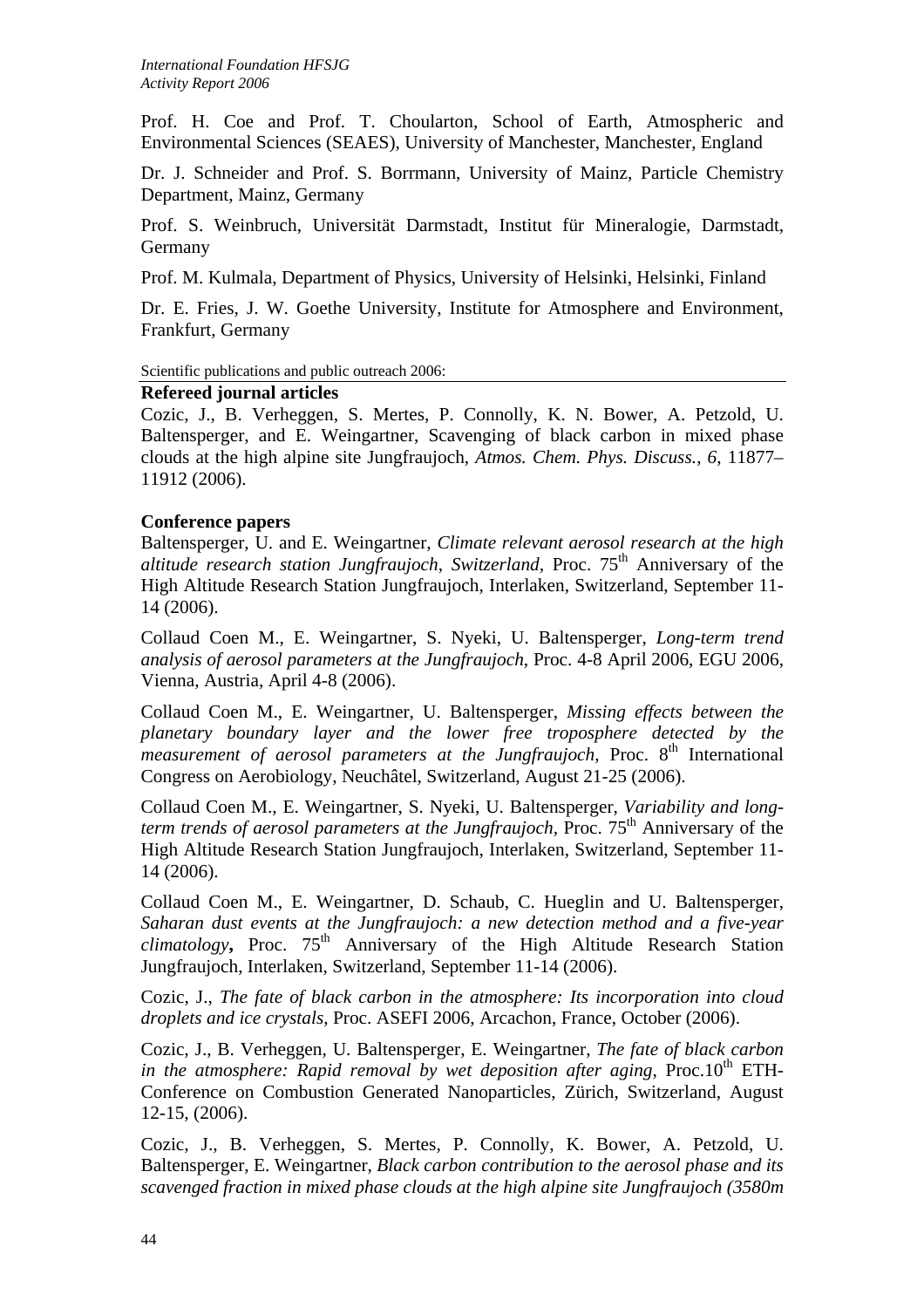asl), Proc. 75<sup>th</sup> Anniversary of the High Altitude Research Station Jungfraujoch, Interlaken, Switzerland, September 11-14 (2006).

Cozic, J., B. Verheggen, S. Mertes, M. Flynn, P. Connolly, K. Bower, A. Petzold, U. Baltensperger, E. Weingartner, *Black carbon contribution to the aerosol phase and its scavenged fraction in mixed phase clouds at the high alpine site Jungfraujoch (3580m asl*), Proc. 7<sup>th</sup> International Aerosol Conference, St. Paul, Minnesota, USA, 2, 1393, September 10-15 (2006).

Mertes S., B. Verheggen, S. Walter, M. Ebert, P. Connolly, J. Schneider, K.N. Bower, J. Cozic, A. Worringen, E. Weingartner, *Counterflow virtual impactor based collection of small ice particles in mixed-phase clouds for the physico-chemical characterisation of tropospheric ice nuclei*, Proc. 7<sup>th</sup> International Aerosol Conference, St. Paul, Minnesota, USA, 2, 1363, September 10-15 (2006).

Schneider J., S. Walter, J. Curtius, S. Borrmann, S. Mertes, E. Weingartner, B. Verheggen, J. Cozic, U. Baltensperger, *Chemical composition measurements of ice nuclei in mixed phase tropospheric clouds during the Cloud and Aerosol Characterization Experiments CLACE*, Proc. 7<sup>th</sup> International Aerosol Conference, St. Paul, Minnesota, USA, 2, 1356, September 10-15 (2006).

Vana M., A. Hirsikko, E. Tamm, P. Aalto, M. Kulmala, B. Verheggen, J. Cozic, E. Weingartner, U. Baltensperger, *Characteristics of air ions and aerosol particles at the high alpine research station Jungfraujoch*, Proc. 7<sup>th</sup> International Aerosol Conference, St. Paul, Minnesota, USA, 2, 1427, September 10-15 (2006).

Verheggen B., J. Cozic, E. Weingartner, M. Vana, P. Aalto, A. Hirsikko, M. Kulmala, U. Baltensperger, *Observations of atmospheric nucleation events in the lower free troposphere*, Proc. 7<sup>th</sup> International Aerosol Conference, St. Paul, Minnesota, USA, 2, 1415, September 10-15 (2006).

Verheggen B., E. Weingartner, J. Cozic, M. Vana, P. Aalto, A. Hirsikko, M. Kulmala, U. Baltensperger, *Nucleation events at a high alpine site: Particle growth and nucleation rates*, Proc. Formation and Growth of Atmospheric Aerosols, Minneapolis, September 8-9 (2006).

Weingartner E. , *Erkenntnisse aus dem GAW-Aerosolprogramm am Jungfraujoch*, Proc. Feinstaub in der Schweiz, EMPA Dübendorf, January 20 (2006).

E. Weingartner, *Verhalten von Aerosolen in der realen Atmosphäre*, Proc. München, HDT Seminar, Minimierung der Partikelemissionen von Dieselfahrzeugen May 15-17 (2006).

Weingartner E., B. Verheggen, J. Cozic, M. Gysel, S. Sjogren, J. Duplissy, U. Baltensperger, U. Lohmann, S. Mertes, K.N. Bower, M. Flynn, P. Connolly, J. Crosier, J. Crosier, M. Gallagher, H. Coe, T. Choularton, S. Walter, J. Schneider, J. Curtius, S. Borrmann, A. Petzold, M. Ebert, M. Innerle-Hof, A. Worringen, S. Weinbruch, E. Fries, E. Starokozhev, W. Püttmann, W. Jaeschke, M. Vana, A. Hirsikko, E. Tamm, P. Aalto, M. Kulmala, *Aerosol-cloud interactions in the lower free troposphere as measured at the high alpine research station Jungfraujoch in Switzerland*, Proc. 7<sup>th</sup> International Aerosol Conference, St. Paul, Minnesota, USA, 2, 1383, September 10-15 (2006).